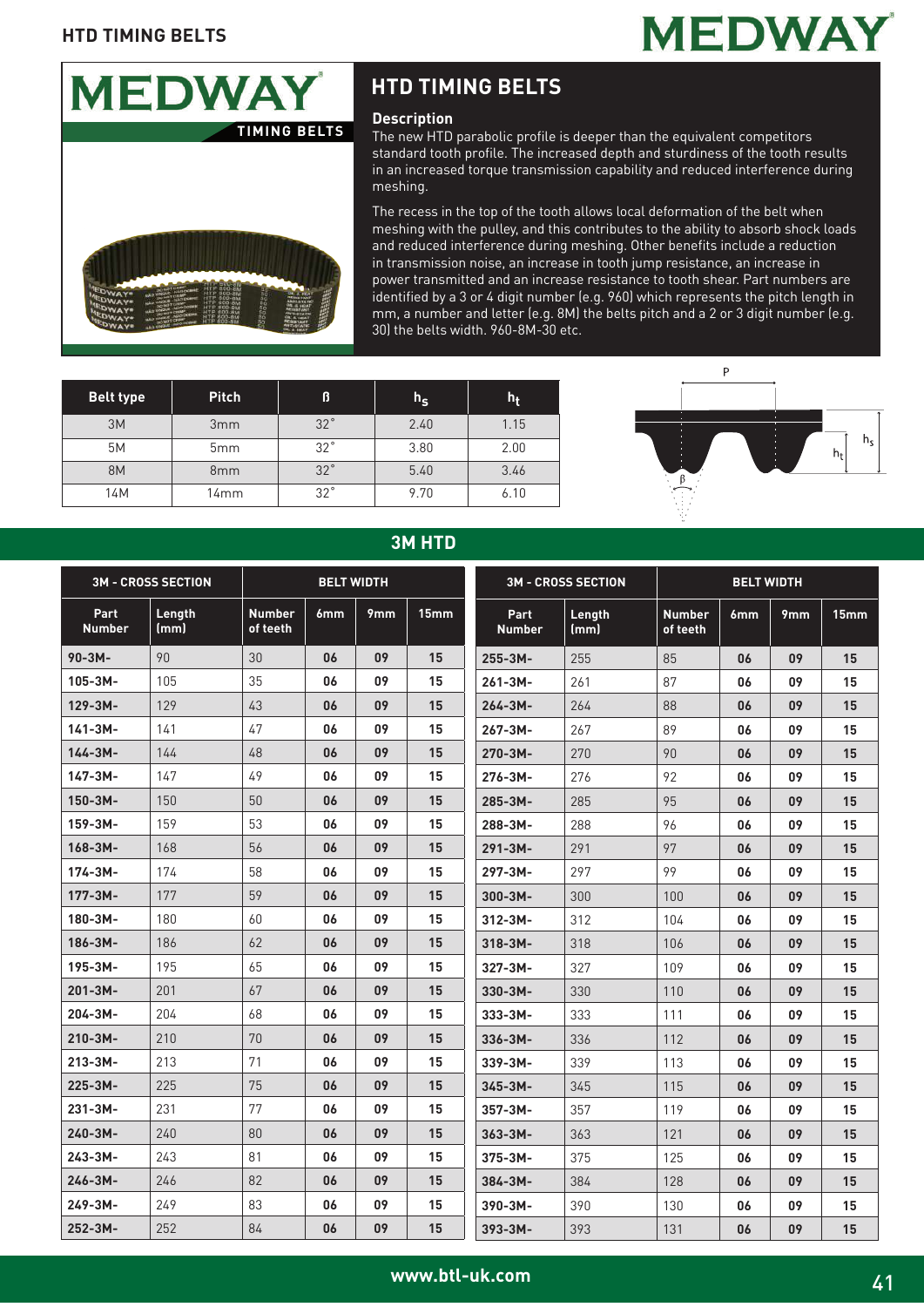## **3M HTD CONTINUED**

|                       | <b>3M - CROSS SECTION</b> |                           | <b>BELT WIDTH</b> |                 |                  |                       | <b>3M - CROSS SECTION</b> |                           | <b>BELT WIDTH</b> |     |                 |
|-----------------------|---------------------------|---------------------------|-------------------|-----------------|------------------|-----------------------|---------------------------|---------------------------|-------------------|-----|-----------------|
| Part<br><b>Number</b> | Length<br>(mm)            | <b>Number</b><br>of teeth | 6mm               | 9 <sub>mm</sub> | 15 <sub>mm</sub> | Part<br><b>Number</b> | Length<br>(mm)            | <b>Number</b><br>of teeth | 6mm               | 9mm | 15 <sub>m</sub> |
| 405-3M-               | 405                       | 135                       | 06                | 09              | 15               | $600 - 3M -$          | 600                       | 200                       | 06                | 09  | 15              |
| 420-3M-               | 420                       | 140                       | 06                | 09              | 15               | 633-3M-               | 633                       | 211                       | 06                | 09  | 15              |
| 432-3M-               | 432                       | 144                       | 06                | 09              | 15               | $648 - 3M -$          | 648                       | 216                       | 06                | 09  | 15              |
| 447-3M-               | 447                       | 149                       | 06                | 09              | 15               | 669-3M-               | 669                       | 223                       | 06                | 09  | 15              |
| 474-3M-               | 474                       | 158                       | 06                | 09              | 15               | $711 - 3M -$          | 711                       | 237                       | 06                | 09  | 15              |
| 480-3M-               | 480                       | 160                       | 06                | 09              | 15               | 735-3M-               | 735                       | 245                       | 06                | 09  | 15              |
| 486-3M-               | 486                       | 162                       | 06                | 09              | 15               | $738 - 3M -$          | 738                       | 246                       | 06                | 09  | 15              |
| 495-3M-               | 495                       | 165                       | 06                | 09              | 15               | 756-3M-               | 756                       | 252                       | 06                | 09  | 15              |
| $510-3M -$            | 510                       | 170                       | 06                | 09              | 15               | 804-3M-               | 804                       | 268                       | 06                | 09  | 15              |
| $513 - 3M -$          | 513                       | 171                       | 06                | 09              | 15               | 882-3M-               | 882                       | 294                       | 06                | 09  | 15              |
| $522 - 3M -$          | 522                       | 174                       | 06                | 09              | 15               | $945 - 3M -$          | 945                       | 315                       | 06                | 09  | 15              |
| $531 - 3M -$          | 531                       | 177                       | 06                | 09              | 15               | 1062-3M-              | 1062                      | 354                       | 06                | 09  | 15              |
| 537-3M-               | 537                       | 179                       | 06                | 09              | 15               | $1125 - 3M -$         | 1125                      | 375                       | 06                | 09  | 15              |
| $564 - 3M -$          | 564                       | 188                       | 06                | 09              | 15               | 1245-3M-              | 1245                      | 415                       | 06                | 09  | 15              |
| 570-3M-               | 570                       | 190                       | 06                | 09              | 15               | $1263 - 3M -$         | 1263                      | 421                       | 06                | 09  | 15              |
| 576-3M-               | 576                       | 192                       | 06                | 09              | 15               | 1500-3M-              | 1500                      | 500                       | 06                | 09  | 15              |
| 579-3M-               | 579                       | 193                       | 06                | 09              | 15               | 1530-3M-              | 1530                      | 510                       | 06                | 09  | 15              |
| 582-3M-               | 582                       | 194                       | 06                | 09              | 15               | 1863-3M-              | 1863                      | 621                       | 06                | 09  | 15              |
| 597-3M-               | 597                       | 199                       | 06                | 09              | 15               |                       |                           |                           |                   |     |                 |

## **5M HTD**

|                       | <b>5M - CROSS SECTION</b><br><b>BELT WIDTH</b> |                           |                 |      |      | <b>5M - CROSS SECTION</b> | <b>BELT WIDTH</b> |                           |                 |                  |      |
|-----------------------|------------------------------------------------|---------------------------|-----------------|------|------|---------------------------|-------------------|---------------------------|-----------------|------------------|------|
| Part<br><b>Number</b> | Length<br>(mm)                                 | <b>Number</b><br>of teeth | 9 <sub>mm</sub> | 15mm | 25mm | Part<br><b>Number</b>     | Length<br>(mm)    | <b>Number</b><br>of teeth | 9 <sub>mm</sub> | 15 <sub>mm</sub> | 25mm |
| 180-5M-               | 180                                            | 36                        | 09              | 15   | 25   | 420-5M-                   | 420               | 84                        | 09              | 15               | 25   |
| 225-5M-               | 225                                            | 45                        | 09              | 15   | 25   | 425-5M-                   | 425               | 85                        | 09              | 15               | 25   |
| 235-5M-               | 235                                            | 47                        | 09              | 15   | 25   | 450-5M-                   | 450               | 90                        | 09              | 15               | 25   |
| $245 - 5M -$          | 245                                            | 49                        | 09              | 15   | 25   | 455-5M-                   | 455               | 91                        | 09              | 15               | 25   |
| 255-5M-               | 255                                            | 51                        | 09              | 15   | 25   | 460-5M-                   | 460               | 92                        | 09              | 15               | 25   |
| $265 - 5M -$          | 265                                            | 53                        | 09              | 15   | 25   | 465-5M-                   | 465               | 93                        | 09              | 15               | 25   |
| 270-5M-               | 270                                            | 54                        | 09              | 15   | 25   | 475-5M-                   | 475               | 95                        | 09              | 15               | 25   |
| 280-5M-               | 280                                            | 56                        | 09              | 15   | 25   | 490-5M-                   | 490               | 98                        | 09              | 15               | 25   |
| 285-5M-               | 285                                            | 57                        | 09              | 15   | 25   | $500 - 5M -$              | 500               | 100                       | 09              | 15               | 25   |
| 295-5M-               | 295                                            | 59                        | 09              | 15   | 25   | $525 - 5M -$              | 525               | 105                       | 09              | 15               | 25   |
| $300 - 5M -$          | 300                                            | 60                        | 09              | 15   | 25   | $535 - 5M -$              | 535               | 107                       | 09              | 15               | 25   |
| 305-5M-               | 305                                            | 61                        | 09              | 15   | 25   | $565 - 5M -$              | 565               | 113                       | 09              | 15               | 25   |
| 325-5M-               | 325                                            | 65                        | 09              | 15   | 25   | 575-5M-                   | 575               | 115                       | 09              | 15               | 25   |
| $345 - 5M -$          | 345                                            | 69                        | 09              | 15   | 25   | 580-5M-                   | 580               | 116                       | 09              | 15               | 25   |
| 350-5M-               | 350                                            | 70                        | 09              | 15   | 25   | $600 - 5M -$              | 600               | 120                       | 09              | 15               | 25   |
| 375-5M-               | 375                                            | 75                        | 09              | 15   | 25   | $610 - 5M -$              | 610               | 122                       | 09              | 15               | 25   |
| 400-5M-               | 400                                            | 80                        | 09              | 15   | 25   | $615 - 5M -$              | 615               | 123                       | 09              | 15               | 25   |
| 420-5M-               | 420                                            | 84                        | 09              | 15   | 25   | 635-5M-                   | 635               | 127                       | 09              | 15               | 25   |
| 425-5M-               | 425                                            | 85                        | 09              | 15   | 25   | 640-5M-                   | 640               | 128                       | 09              | 15               | 25   |
| 450-5M-               | 450                                            | 90                        | 09              | 15   | 25   | 670-5M-                   | 670               | 134                       | 09              | 15               | 25   |

**sales@btl-uk.com**



**6mm 9mm 15mm**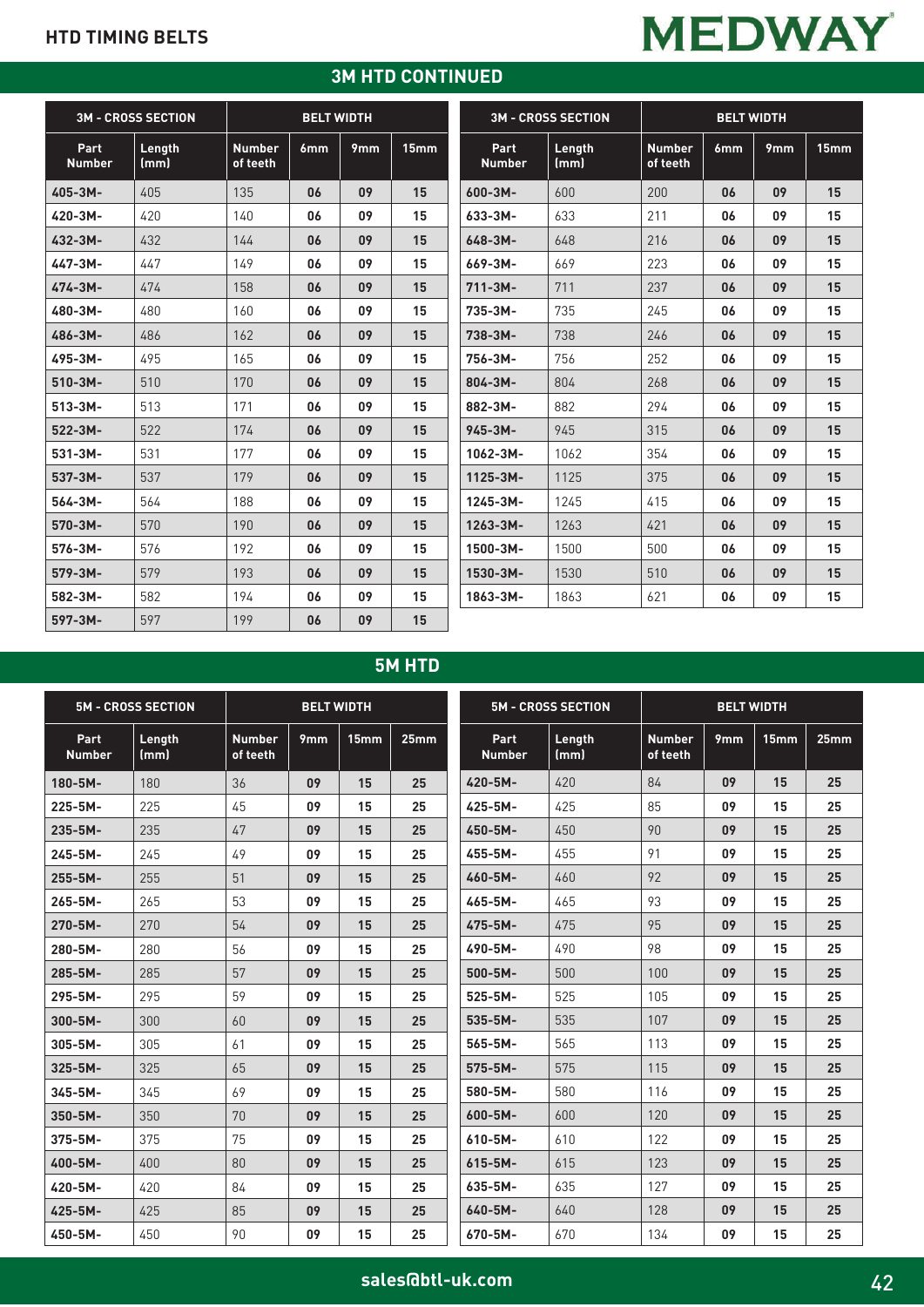### **5M HTD CONTINUED**

|                       | <b>BELT WIDTH</b><br><b>5M - CROSS SECTION</b> |                           |     |                  |      | <b>5M - CROSS SECTION</b> | <b>BELT WIDTH</b> |                           |                 |                  |      |
|-----------------------|------------------------------------------------|---------------------------|-----|------------------|------|---------------------------|-------------------|---------------------------|-----------------|------------------|------|
| Part<br><b>Number</b> | Length<br>(mm)                                 | <b>Number</b><br>of teeth | 9mm | 15 <sub>mm</sub> | 25mm | Part<br><b>Number</b>     | Length<br>(mm)    | <b>Number</b><br>of teeth | 9 <sub>mm</sub> | 15 <sub>mm</sub> | 25mm |
| 675-5M-               | 675                                            | 135                       | 09  | 15               | 25   | 1100-5M-                  | 1100              | 220                       | 09              | 15               | 25   |
| 700-5M-               | 700                                            | 140                       | 09  | 15               | 25   | 1125-5M-                  | 1125              | 225                       | 09              | 15               | 25   |
| 705-5M-               | 705                                            | 141                       | 09  | 15               | 25   | $1135 - 5M -$             | 1135              | 227                       | 09              | 15               | 25   |
| 710-5M-               | 710                                            | 142                       | 09  | 15               | 25   | 1195-5M-                  | 1195              | 239                       | 09              | 15               | 25   |
| 725-5M-               | 725                                            | 145                       | 09  | 15               | 25   | 1200-5M-                  | 1200              | 240                       | 09              | 15               | 25   |
| 740-5M-               | 740                                            | 148                       | 09  | 15               | 25   | 1240-5M-                  | 1240              | 248                       | 09              | 15               | 25   |
| 750-5M-               | 750                                            | 150                       | 09  | 15               | 25   | 1270-5M-                  | 1270              | 254                       | 09              | 15               | 25   |
| 755-5M-               | 755                                            | 151                       | 09  | 15               | 25   | 1420-5M-                  | 1420              | 284                       | 09              | 15               | 25   |
| 800-5M-               | 800                                            | 160                       | 09  | 15               | 25   | 1500-5M-                  | 1500              | 300                       | 09              | 15               | 25   |
| 835-5M-               | 835                                            | 167                       | 09  | 15               | 25   | 1595-5M-                  | 1595              | 319                       | 09              | 15               | 25   |
| 850-5M-               | 850                                            | 170                       | 09  | 15               | 25   | 1605-5M-                  | 1605              | 321                       | 09              | 15               | 25   |
| 890-5M-               | 890                                            | 178                       | 09  | 15               | 25   | 1690-5M-                  | 1690              | 338                       | 09              | 15               | 25   |
| $900 - 5M -$          | 900                                            | 180                       | 09  | 15               | 25   | 1790-5M-                  | 1790              | 358                       | 09              | 15               | 25   |
| 935-5M-               | 935                                            | 187                       | 09  | 15               | 25   | 1800-5M-                  | 1800              | 360                       | 09              | 15               | 25   |
| 940-5M-               | 940                                            | 188                       | 09  | 15               | 25   | 1870-5M-                  | 1870              | 374                       | 09              | 15               | 25   |
| 950-5M-               | 950                                            | 190                       | 09  | 15               | 25   | 1895-5M-                  | 1895              | 379                       | 09              | 15               | 25   |
| 980-5M-               | 980                                            | 196                       | 09  | 15               | 25   | 1945-5M-                  | 1945              | 389                       | 09              | 15               | 25   |
| $1000 - 5M -$         | 1000                                           | 200                       | 09  | 15               | 25   | 2000-5M-                  | 2000              | 400                       | 09              | 15               | 25   |
| 1025-5M-              | 1025                                           | 205                       | 09  | 15               | 25   | 2250-5M-                  | 2250              | 450                       | 09              | 15               | 25   |
| 1050-5M-              | 1050                                           | 210                       | 09  | 15               | 25   | 2525-5M-                  | 2525              | 505                       | 09              | 15               | 25   |

## **8M HTD**

| <b>8M - CROSS SECTION</b><br><b>BELT WIDTH</b> |                |                           |                  | <b>8M - CROSS SECTION</b> |                  |             | <b>BELT WIDTH</b>     |                |                           |                  |                  |             |      |
|------------------------------------------------|----------------|---------------------------|------------------|---------------------------|------------------|-------------|-----------------------|----------------|---------------------------|------------------|------------------|-------------|------|
| Part<br><b>Number</b>                          | Length<br>(mm) | <b>Number</b><br>of teeth | 20 <sub>mm</sub> | 30 <sub>mm</sub>          | 50 <sub>mm</sub> | <b>85mm</b> | Part<br><b>Number</b> | Length<br>(mm) | <b>Number</b><br>of teeth | 20 <sub>mm</sub> | 30 <sub>mm</sub> | <b>50mm</b> | 85mm |
| 288-8M-                                        | 288            | 36                        | 20               | 30                        | 50               | 85          | 760-8M-               | 760            | 95                        | 20               | 30               | 50          | 85   |
| 320-8M-                                        | 320            | 40                        | 20               | 30                        | 50               | 85          | $800 - 8M -$          | 800            | 100                       | 20               | 30               | 50          | 85   |
| 352-8M-                                        | 352            | 44                        | 20               | 30                        | 50               | 85          | 840-8M-               | 840            | 105                       | 20               | 30               | 50          | 85   |
| 360-8M-                                        | 360            | 45                        | 20               | 30                        | 50               | 85          | 880-8M-               | 880            | 110                       | 20               | 30               | 50          | 85   |
| 384-8M-                                        | 384            | 48                        | 20               | 30                        | 50               | 85          | 896-8M-               | 896            | 112                       | 20               | 30               | 50          | 85   |
| 408-8M-                                        | 408            | 51                        | 20               | 30                        | 50               | 85          | 920-8M-               | 920            | 115                       | 20               | 30               | 50          | 85   |
| 416-8M-                                        | 416            | 52                        | 20               | 30                        | 50               | 85          | 960-8M-               | 960            | 120                       | 20               | 30               | 50          | 85   |
| 456-8M-                                        | 456            | 57                        | 20               | 30                        | 50               | 85          | $1000 - 8M -$         | 1000           | 125                       | 20               | 30               | 50          | 85   |
| 480-8M-                                        | 480            | 60                        | 20               | 30                        | 50               | 85          | 1040-8M-              | 1040           | 130                       | 20               | 30               | 50          | 85   |
| 536-8M-                                        | 536            | 67                        | 20               | 30                        | 50               | 85          | 1080-8M-              | 1080           | 135                       | 20               | 30               | 50          | 85   |
| 544-8M-                                        | 544            | 68                        | 20               | 30                        | 50               | 85          | 1120-8M-              | 1120           | 140                       | 20               | 30               | 50          | 85   |
| 560-8M-                                        | 560            | 70                        | 20               | 30                        | 50               | 85          | 1200-8M-              | 1200           | 150                       | 20               | 30               | 50          | 85   |
| 600-8M-                                        | 600            | 75                        | 20               | 30                        | 50               | 85          | 1224-8M-              | 1224           | 153                       | 20               | 30               | 50          | 85   |
| 608-8M-                                        | 608            | 76                        | 20               | 30                        | 50               | 85          | 1280-8M-              | 1280           | 160                       | 20               | 30               | 50          | 85   |
| 632-8M-                                        | 632            | 79                        | 20               | 30                        | 50               | 85          | 1352-8M-              | 1352           | 169                       | 20               | 30               | 50          | 85   |
| 640-8M-                                        | 640            | 80                        | 20               | 30                        | 50               | 85          | 1424-8M-              | 1424           | 178                       | 20               | 30               | 50          | 85   |
| 680-8M-                                        | 680            | 85                        | 20               | 30                        | 50               | 85          | 1440-8M-              | 1440           | 180                       | 20               | 30               | 50          | 85   |
| 720-8M-                                        | 720            | 90                        | 20               | 30                        | 50               | 85          | 1464-8M-              | 1464           | 183                       | 20               | 30               | 50          | 85   |

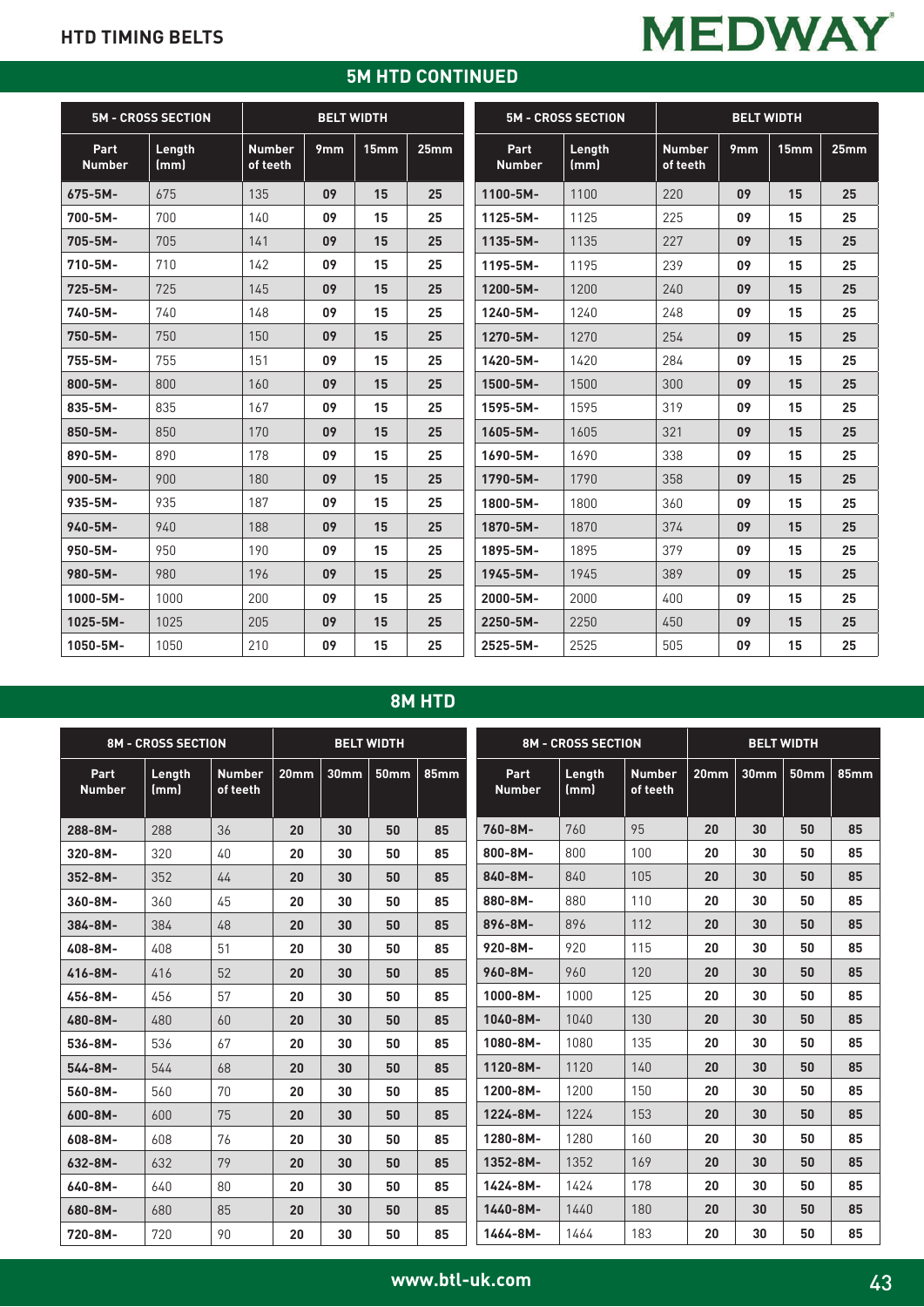# **MEDWAY**

## **8M HTD**

|                       | <b>8M - CROSS SECTION</b> |                           | <b>BELT WIDTH</b> |                  |                  |             | <b>8M - CROSS SECTION</b> |                | <b>BELT WIDTH</b>         |                  |                  |             |             |
|-----------------------|---------------------------|---------------------------|-------------------|------------------|------------------|-------------|---------------------------|----------------|---------------------------|------------------|------------------|-------------|-------------|
| Part<br><b>Number</b> | Length<br>(mm)            | <b>Number</b><br>of teeth | 20 <sub>mm</sub>  | 30 <sub>mm</sub> | 50 <sub>mm</sub> | <b>85mm</b> | Part<br><b>Number</b>     | Length<br>(mm) | <b>Number</b><br>of teeth | 20 <sub>mm</sub> | 30 <sub>mm</sub> | <b>50mm</b> | <b>85mm</b> |
| 1200-8M-              | 1200                      | 150                       | 20                | 30               | 50               | 85          | 2000-8M-                  | 2000           | 250                       | 20               | 30               | 50          | 85          |
| 1224-8M-              | 1224                      | 153                       | 20                | 30               | 50               | 85          | 2200-8M-                  | 2200           | 275                       | 20               | 30               | 50          | 85          |
| 1280-8M-              | 1280                      | 160                       | 20                | 30               | 50               | 85          | 2240-8M-                  | 2240           | 280                       | 20               | 30               | 50          | 85          |
| 1352-8M-              | 1352                      | 169                       | 20                | 30               | 50               | 85          | 2272-8M-                  | 2272           | 284                       | 20               | 30               | 50          | 85          |
| 1424-8M-              | 1424                      | 178                       | 20                | 30               | 50               | 85          | 2400-8M-                  | 2400           | 300                       | 20               | 30               | 50          | 85          |
| 1440-8M-              | 1440                      | 180                       | 20                | 30               | 50               | 85          | 2520-8M-                  | 2520           | 315                       | 20               | 30               | 50          | 85          |
| 1464-8M-              | 1464                      | 183                       | 20                | 30               | 50               | 85          | 2600-8M-                  | 2600           | 325                       | 20               | 30               | 50          | 85          |
| 1512-8M-              | 1512                      | 189                       | 20                | 30               | 50               | 85          | 2800-8M-                  | 2800           | 350                       | 20               | 30               | 50          | 85          |
| $1600 - 8M -$         | 1600                      | 200                       | 20                | 30               | 50               | 85          | 2840-8M-                  | 2840           | 355                       | 20               | 30               | 50          | 85          |
| 1680-8M-              | 1680                      | 210                       | 20                | 30               | 50               | 85          | 3048-8M-                  | 3048           | 381                       | 20               | 30               | 50          | 85          |
| 1760-8M-              | 1760                      | 220                       | 20                | 30               | 50               | 85          | 3280-8M-                  | 3280           | 410                       | 20               | 30               | 50          | 85          |
| 1792-8M-              | 1792                      | 224                       | 20                | 30               | 50               | 85          | 3600-8M-                  | 3600           | 450                       | 20               | 30               | 50          | 85          |
| 1800-8M-              | 1800                      | 225                       | 20                | 30               | 50               | 85          | 4000-8M-                  | 4000           | 500                       | 20               | 30               | 50          | 85          |
| 1904-8M-              | 1904                      | 238                       | 20                | 30               | 50               | 85          | 4400-8M-                  | 4400           | 550                       | 20               | 30               | 50          | 85          |

## **14M HTD**

|                       | 14M - CROSS SECTION |                        | <b>BELT WIDTH</b> |             |             |              |              |  |  |  |
|-----------------------|---------------------|------------------------|-------------------|-------------|-------------|--------------|--------------|--|--|--|
| Part<br><b>Number</b> | Length (mm)         | <b>Number of teeth</b> | 40 <sub>mm</sub>  | <b>55mm</b> | <b>85mm</b> | <b>115mm</b> | <b>170mm</b> |  |  |  |
| 966-14M-              | 966                 | 69                     | 40                | 55          | 85          | 115          | 170          |  |  |  |
| 1092-14M-             | 1092                | 78                     | 40                | 55          | 85          | 115          | 170          |  |  |  |
| 1106-14M-             | 1106                | 79                     | 40                | 55          | 85          | 115          | 170          |  |  |  |
| 1120-14M-             | 1120                | 80                     | 40                | 55          | 85          | 115          | 170          |  |  |  |
| 1190-14M-             | 1190                | 85                     | 40                | 55          | 85          | 115          | 170          |  |  |  |
| 1260-14M-             | 1260                | 90                     | 40                | 55          | 85          | 115          | 170          |  |  |  |
| 1288-14M-             | 1288                | 92                     | 40                | 55          | 85          | 115          | 170          |  |  |  |
| 1344-14M-             | 1344                | 96                     | 40                | 55          | 85          | 115          | 170          |  |  |  |
| 1400-14M-             | 1400                | 100                    | 40                | 55          | 85          | 115          | 170          |  |  |  |
| 1442-14M-             | 1442                | 103                    | 40                | 55          | 85          | 115          | 170          |  |  |  |
| 1568-14M-             | 1568                | 112                    | 40                | 55          | 85          | 115          | 170          |  |  |  |
| 1610-14M-             | 1610                | 115                    | 40                | 55          | 85          | 115          | 170          |  |  |  |
| 1750-14M-             | 1750                | 125                    | 40                | 55          | 85          | 115          | 170          |  |  |  |
| 1764-14M-             | 1764                | 126                    | 40                | 55          | 85          | 115          | 170          |  |  |  |
| 1778-14M-             | 1778                | 127                    | 40                | 55          | 85          | 115          | 170          |  |  |  |
| 1848-14M-             | 1848                | 132                    | 40                | 55          | 85          | 115          | 170          |  |  |  |
| 1890-14M-             | 1890                | 135                    | 40                | 55          | 85          | 115          | 170          |  |  |  |
| 1904-14M-             | 1904                | 136                    | 40                | 55          | 85          | 115          | 170          |  |  |  |
| 1960-14M-             | 1960                | 140                    | 40                | 55          | 85          | 115          | 170          |  |  |  |
| 2100-14M-             | 2100                | 150                    | 40                | 55          | 85          | 115          | 170          |  |  |  |
| 2240-14M-             | 2240                | 160                    | 40                | 55          | 85          | 115          | 170          |  |  |  |
| 2310-14M-             | 2310                | 165                    | 40                | 55          | 85          | 115          | 170          |  |  |  |
| 2380-14M-             | 2380                | 170                    | 40                | 55          | 85          | 115          | 170          |  |  |  |
| 2450-14M-             | 2450                | 175                    | 40                | 55          | 85          | 115          | 170          |  |  |  |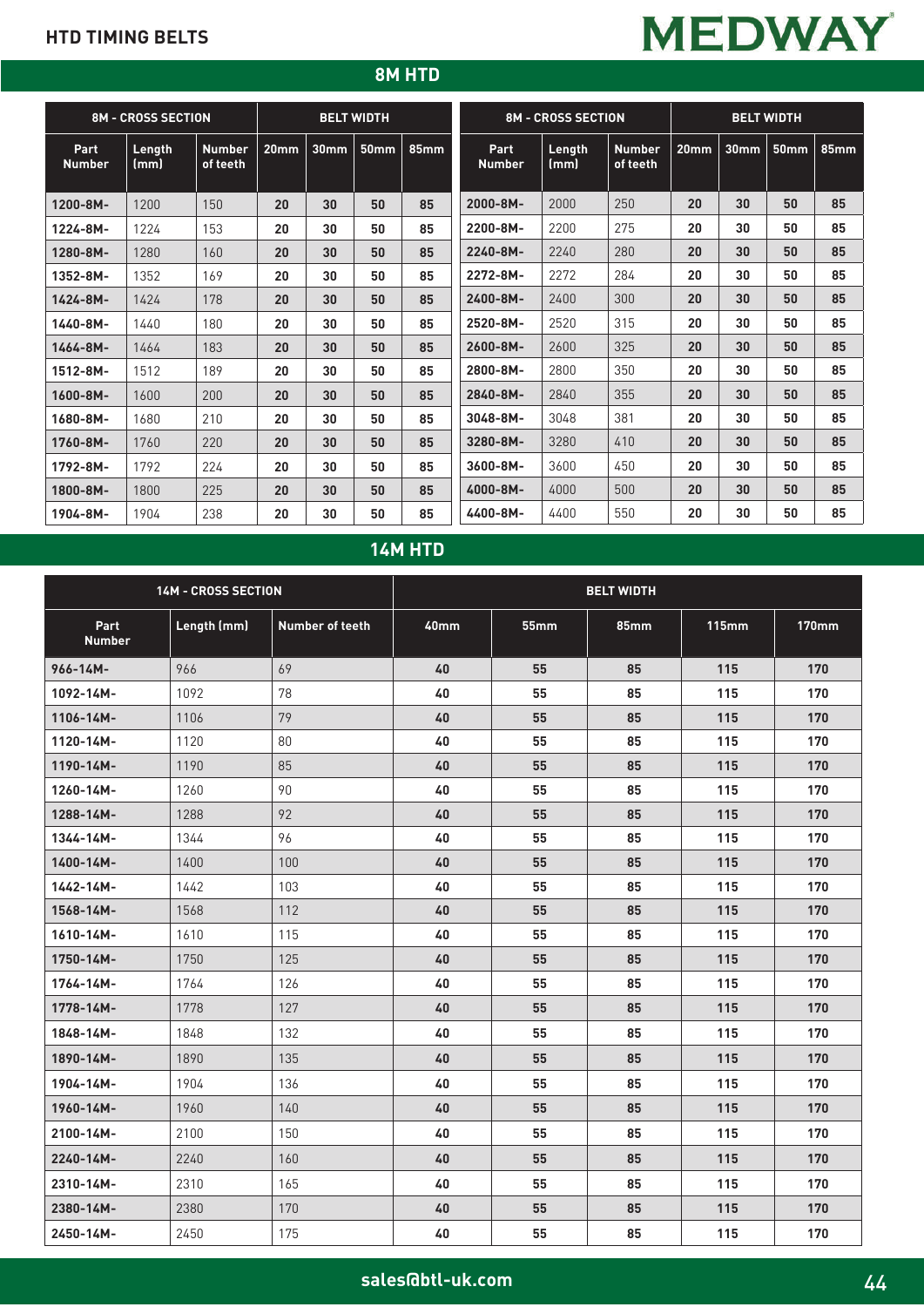## **14M HTD CONTINUED**

|                       | <b>14M - CROSS SECTION</b> |                        | <b>BELT WIDTH</b> |      |             |              |              |  |  |  |
|-----------------------|----------------------------|------------------------|-------------------|------|-------------|--------------|--------------|--|--|--|
| Part<br><b>Number</b> | Length (mm)                | <b>Number of teeth</b> | 40mm              | 55mm | <b>85mm</b> | <b>115mm</b> | <b>170mm</b> |  |  |  |
| 2590-14M-             | 2590                       | 185                    | 40                | 55   | 85          | 115          | 170          |  |  |  |
| 2660-14M-             | 2660                       | 190                    | 40                | 55   | 85          | 115          | 170          |  |  |  |
| 2800-14M-             | 2800                       | 200                    | 40                | 55   | 85          | 115          | 170          |  |  |  |
| 2968-14M-             | 2968                       | 212                    | 40                | 55   | 85          | 115          | 170          |  |  |  |
| $3150 - 14M -$        | 3150                       | 225                    | 40                | 55   | 85          | 115          | 170          |  |  |  |
| 3360-14M-             | 3360                       | 240                    | 40                | 55   | 85          | 115          | 170          |  |  |  |
| 3500-14M-             | 3500                       | 250                    | 40                | 55   | 85          | 115          | 170          |  |  |  |
| 3850-14M-             | 3850                       | 275                    | 40                | 55   | 85          | 115          | 170          |  |  |  |
| 3920-14M-             | 3920                       | 280                    | 40                | 55   | 85          | 115          | 170          |  |  |  |
| 4326-14M-             | 4326                       | 309                    | 40                | 55   | 85          | 115          | 170          |  |  |  |
| 4410-14M-             | 4410                       | 315                    | 40                | 55   | 85          | 115          | 170          |  |  |  |
| 4578-14M-             | 4578                       | 327                    | 40                | 55   | 85          | 115          | 170          |  |  |  |
| 4956-14M-             | 4956                       | 354                    | 40                | 55   | 85          | 115          | 170          |  |  |  |

**MEDWAY** 

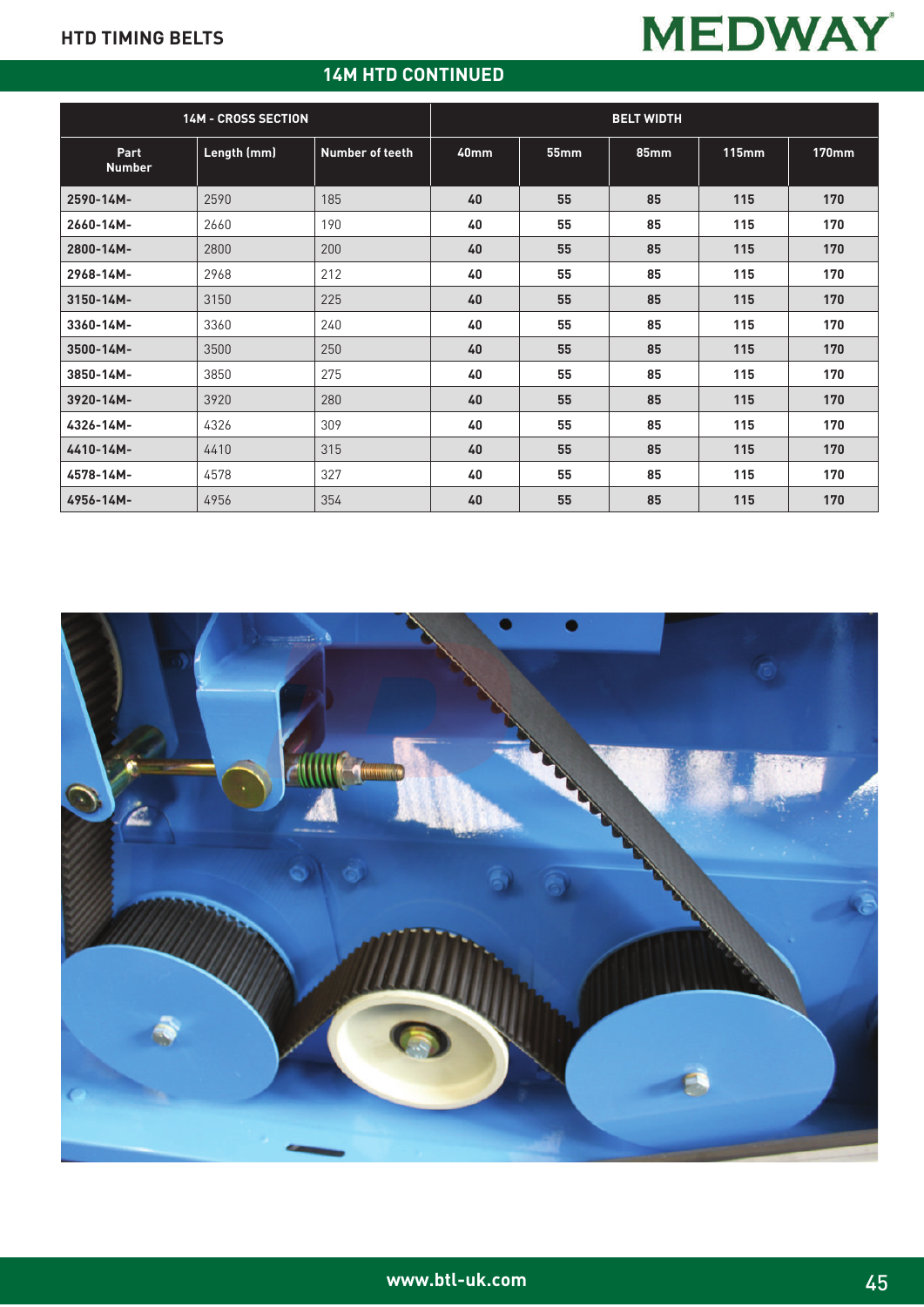



# **HTD TIMING BELTS 'DD'**

#### **Description**

The new HTD parabolic profile is deeper than the equivalent competitors standard tooth profile. The increased depth and sturdiness of the tooth results in an increased torque transmission capability and reduced interference during meshing. The recess in the top of the tooth allows local deformation of the belt when meshing with the pulley, and this contributes to the ability to absorb shock loads and reduced interference during meshing. Other benefits include a reduction in transmission noise, an increase in tooth jump resistance, an increase in power transmitted and an increase resistance to tooth shear.

Part numbers are identified by a 3 or 4 digit number (e.g. 960) which represents the pitch length in mm, a number and letter (e.g. 8M) the belts pitch and a 2 or 3 digit number (e.g. 30) the belts width. 960-8M-30 DD etc.

| <b>Belt type</b> | <b>Pitch</b>    | ß            | $h_{\mathsf{S}}$ | h,   |
|------------------|-----------------|--------------|------------------|------|
| <b>8M</b>        | 8 <sub>mm</sub> | 32°          | 5.40             | 3.46 |
| 14M              | 14mm            | $32^{\circ}$ | 9.70             | 6.10 |



## **8M DD HTD**

| <b>8M - DD CROSS SECTION</b><br><b>BELT WIDTH</b> |                |                           |                  |                  |             | <b>8M - DD CROSS SECTION</b> |                       | <b>BELT WIDTH</b> |                           |                  |                  |      |             |
|---------------------------------------------------|----------------|---------------------------|------------------|------------------|-------------|------------------------------|-----------------------|-------------------|---------------------------|------------------|------------------|------|-------------|
| Part<br><b>Number</b>                             | Length<br>(mm) | <b>Number</b><br>of teeth | 20 <sub>mm</sub> | 30 <sub>mm</sub> | <b>50mm</b> | <b>85mm</b>                  | Part<br><b>Number</b> | Length<br>(mm)    | <b>Number</b><br>of teeth | 20 <sub>mm</sub> | 30 <sub>mm</sub> | 50mm | <b>85mm</b> |
| 560-8M-DD                                         | 560            | 70                        | 20               | 30               | 50          | 85                           | 1440-8M-DD            | 1440              | 180                       | 20               | 30               | 50   | 85          |
| 600-8M-DD                                         | 600            | 75                        | 20               | 30               | 50          | 85                           | 1464-8M-DD            | 1464              | 183                       | 20               | 30               | 50   | 85          |
| 608-8M-DD                                         | 608            | 76                        | 20               | 30               | 50          | 85                           | 1512-8M-DD            | 1512              | 189                       | 20               | 30               | 50   | 85          |
| 632-8M-DD                                         | 632            | 79                        | 20               | 30               | 50          | 85                           | 1600-8M-DD            | 1600              | 200                       | 20               | 30               | 50   | 85          |
| 640-8M-DD                                         | 640            | 80                        | 20               | 30               | 50          | 85                           | 1680-8M-DD            | 1680              | 210                       | 20               | 30               | 50   | 85          |
| 680-8M-DD                                         | 680            | 85                        | 20               | 30               | 50          | 85                           | 1760-8M-DD            | 1760              | 220                       | 20               | 30               | 50   | 85          |
| 720-8M-DD                                         | 720            | 90                        | 20               | 30               | 50          | 85                           | 1792-8M-DD            | 1792              | 224                       | 20               | 30               | 50   | 85          |
| 760-8M-DD                                         | 760            | 95                        | 20               | 30               | 50          | 85                           | 1800-8M-DD            | 1800              | 225                       | 20               | 30               | 50   | 85          |
| 800-8M-DD                                         | 800            | 100                       | 20               | 30               | 50          | 85                           | 1904-8M-DD            | 1904              | 238                       | 20               | 30               | 50   | 85          |
| 840-8M-DD                                         | 840            | 105                       | 20               | 30               | 50          | 85                           | 2000-8M-DD            | 2000              | 250                       | 20               | 30               | 50   | 85          |
| 880-8M-DD                                         | 880            | 110                       | 20               | 30               | 50          | 85                           | 2200-8M-DD            | 2200              | 275                       | 20               | 30               | 50   | 85          |
| 896-8M-DD                                         | 896            | 112                       | 20               | 30               | 50          | 85                           | 2240-8M-DD            | 2240              | 280                       | 20               | 30               | 50   | 85          |
| 920-8M-DD                                         | 920            | 115                       | 20               | 30               | 50          | 85                           | 2272-8M-DD            | 2272              | 284                       | 20               | 30               | 50   | 85          |
| 960-8M-DD                                         | 960            | 120                       | 20               | 30               | 50          | 85                           | 2400-8M-DD            | 2400              | 300                       | 20               | 30               | 50   | 85          |
| 1000-8M-DD                                        | 1000           | 125                       | 20               | 30               | 50          | 85                           | 2520-8M-DD            | 2520              | 315                       | 20               | 30               | 50   | 85          |
| 1040-8M-DD                                        | 1040           | 130                       | 20               | 30               | 50          | 85                           | 2600-8M-DD            | 2600              | 325                       | 20               | 30               | 50   | 85          |
| 1080-8M-DD                                        | 1080           | 135                       | 20               | 30               | 50          | 85                           | 2800-8M-DD            | 2800              | 350                       | 20               | 30               | 50   | 85          |
| 1120-8M-DD                                        | 1120           | 140                       | 20               | 30               | 50          | 85                           | 2840-8M-DD            | 2840              | 355                       | 20               | 30               | 50   | 85          |
| 1200-8M-DD                                        | 1200           | 150                       | 20               | 30               | 50          | 85                           | 3048-8M-DD            | 3048              | 381                       | 20               | 30               | 50   | 85          |
| 1224-8M-DD                                        | 1224           | 153                       | 20               | 30               | 50          | 85                           | 3280-8M-DD            | 3280              | 410                       | 20               | 30               | 50   | 85          |
| 1280-8M-DD                                        | 1280           | 160                       | 20               | 30               | 50          | 85                           | 3600-8M-DD            | 3600              | 450                       | 20               | 30               | 50   | 85          |
| 1352-8M-DD                                        | 1352           | 169                       | 20               | 30               | 50          | 85                           | 4000-8M-DD            | 4000              | 500                       | 20               | 30               | 50   | 85          |
| 1424-8M-DD                                        | 1424           | 178                       | 20               | 30               | 50          | 85                           | 4400-8M-DD            | 4400              | 550                       | 20               | 30               | 50   | 85          |